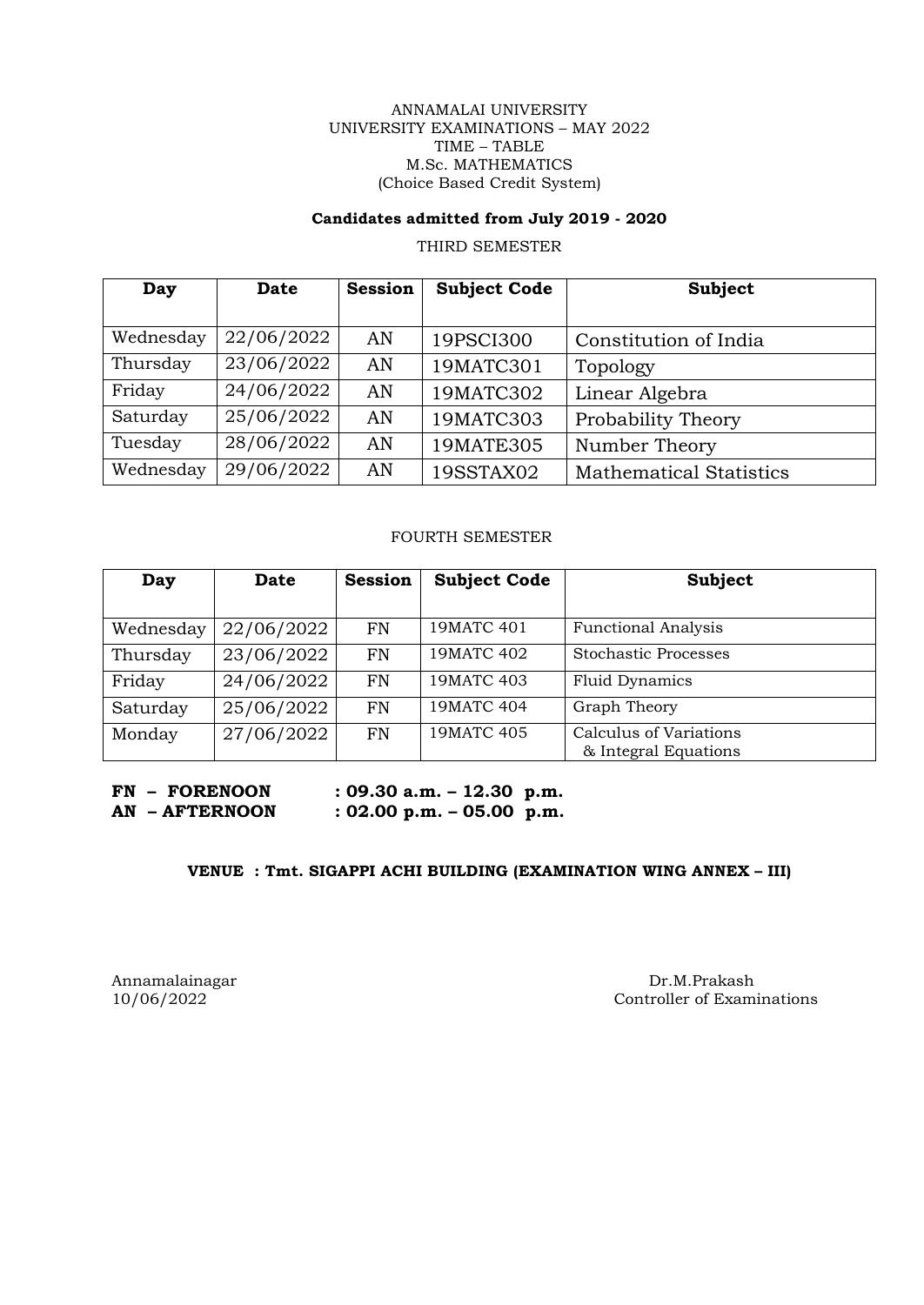#### ANNAMALAI UNIVERSITY UNIVERSITY EXAMINATIONS – MAY 2022 TIME – TABLE M.Sc. STATISTICS (Choice Based Credit System)

## **Candidates admitted from July 2019 - 2020**

# THIRD SEMESTER

| Day       | <b>Date</b> | <b>Session</b> | <b>Subject</b><br>Code | <b>Subject</b>                              |
|-----------|-------------|----------------|------------------------|---------------------------------------------|
| Wednesday | 22/06/2022  | AN             | 19PSCI300              | Constitution of India                       |
| Thursday  | 23/06/2022  | AN             | 19STAC301              | <b>Testing of Statistical</b><br>Hypotheses |
| Friday    | 24/06/2022  | AN             | 19STAC302              | Multivariate Statistical Analysis           |
| Saturday  | 25/06/2022  | AN             | 19STAC303              | Programming in R                            |
| Tuesday   | 28/06/2022  | AN             | 19STAE305              | Java and Oracle Programming                 |
| Wednesday | 29/06/2022  | AN             | 19SMATX05              | Differential Equations                      |
| Saturday  | 18/06/2022  | <b>FN</b>      | SCISVAC04              | Internet and Its Application                |

### FOURTH SEMESTER

| Day       | <b>Date</b> | <b>Session</b> | <b>Subject Code</b> | Subject                            |
|-----------|-------------|----------------|---------------------|------------------------------------|
| Wednesday | 22/06/2022  | <b>FN</b>      | 19STAC401           | Design and Analysis of Experiments |
| Thursday  | 23/06/2022  | FN             | 19STAC402           | <b>Stochastic Processes</b>        |
| Friday    | 24/06/2022  | <b>FN</b>      | 19STAC403           | <b>Operations Research</b>         |

**FN – FORENOON : 09.30 a.m. – 12.30 p.m. AN – AFTERNOON : 02.00 p.m. – 05.00 p.m.**

# **VENUE : Tmt. SIGAPPI ACHI BUILDING (EXAMINATION WING ANNEX – III)**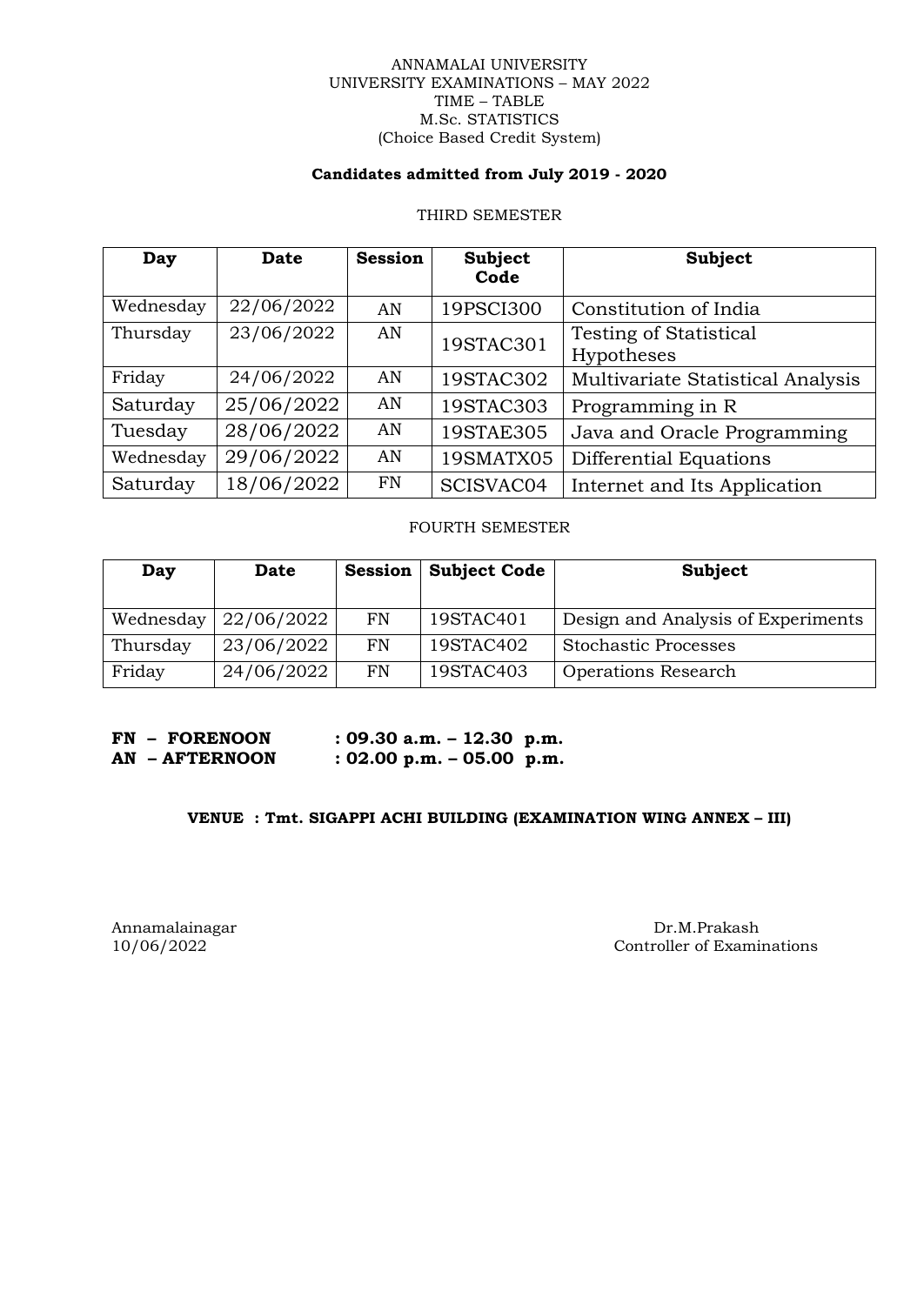#### NNAMALAI UNIVERSITY UNIVERSITY EXAMINATIONS – MAY 2022 TIME – TABLE M.Sc. PHYSICS (Choice Based Credit System)

### **Candidates admitted from July 2019 - 2020**

#### THIRD SEMESTER

| Day       | Date       | <b>Session</b> | <b>Subject Code</b> | <b>Subject</b>                             |
|-----------|------------|----------------|---------------------|--------------------------------------------|
| Wednesday | 22/06/2022 | AN             | 19PSCI300           | Constitution of India                      |
| Thursday  | 23/06/2022 | AN             | 19PHYC301           | Condensed Matter Physics - I               |
| Friday    | 24/06/2022 | AN             | 19PHYC302           | Quantum Mechanics - II                     |
| Saturday  | 25/06/2022 | AN             | 19PHYC303           | Nuclear and Elementary<br>Particle Physics |
| Tuesday   | 28/06/2022 | AN             | 19PHYE305           | Instrumentation                            |
| Wednesday | 29/06/2022 | AN             | 19SZOOX02           | <b>Environmental Science</b>               |
| Saturday  | 18/06/2022 | <b>FN</b>      | SCISVAC04           | Internet and Its Application               |

# FOURTH SEMESTER

| Day       | Date       | <b>Session</b> | <b>Subject Code</b> | Subject                       |
|-----------|------------|----------------|---------------------|-------------------------------|
| Wednesday | 22/06/2022 | <b>FN</b>      | 19PHYC401           | Condensed Matter Physics - II |
| Thursday  | 23/06/2022 | FN             | 19PHYC402           | Spectroscopy                  |
| Friday    | 24/06/2022 | FN             | 19PHYC403           | Physics of Nanomaterials      |

**FN – FORENOON : 09.30 a.m. – 12.30 p.m. AN – AFTERNOON : 02.00 p.m. – 05.00 p.m.**

# **VENUE : Tmt. SIGAPPI ACHI BUILDING (EXAMINATION WING ANNEX – III)**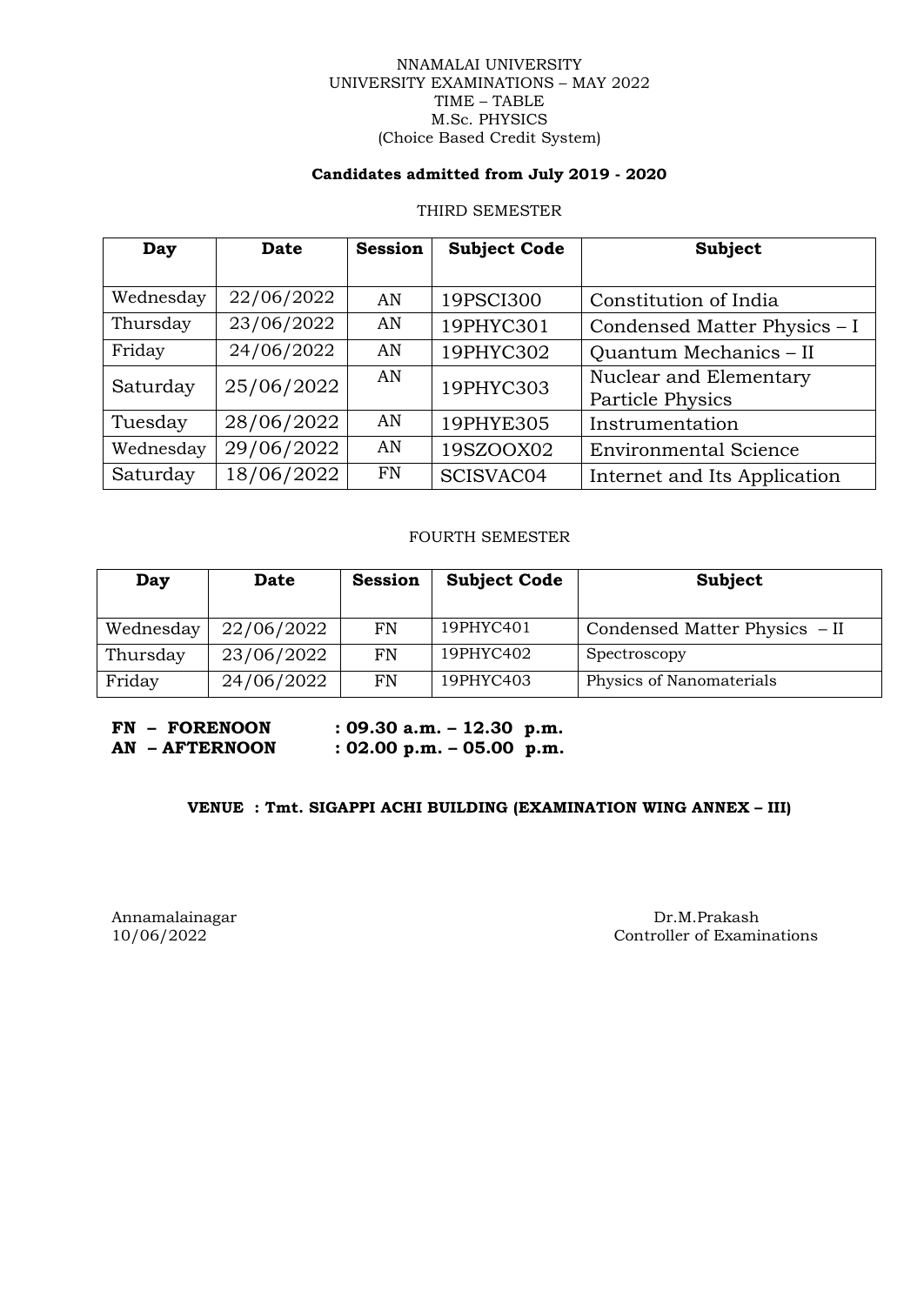#### ANNAMALAI UNIVERSITY UNIVERSITY EXAMINATIONS – MAY 2022 TIME – TABLE M.Sc. CHEMISTRY (Choice Based Credit System)

#### **Candidates admitted from July 2019 - 2020**

#### THIRD SEMESTER

| Day       | Date       | <b>Session</b> | <b>Subject Code</b> | <b>Subject</b>                     |
|-----------|------------|----------------|---------------------|------------------------------------|
|           |            |                |                     |                                    |
| Wednesday | 22/06/2022 | AN             | 19PSCI300           | Constitution of India              |
| Thursday  | 23/06/2022 | AN             | 19CHEC301           | <b>Synthetic Organic Chemistry</b> |
| Friday    | 24/06/2022 | AN             |                     | Green Chemistry,                   |
|           |            |                | 19CHEC302           | Computational Chemistry,           |
|           |            |                |                     | Drug Design and                    |
|           |            |                |                     | Spectroscopy                       |
| Saturday  | 25/06/2022 | AN             | 19CHEC303           | Spectral and Analytical            |
|           |            |                |                     | Techniques                         |
| Monday    | 27/06/2022 | AN             | 19CHEC304           | Electrochemistry and               |
|           |            |                |                     | Spectroscopy                       |
| Tuesday   | 28/06/2022 | AN             | 19CHEE307           | Scientific Research                |
|           |            |                |                     | Methodology                        |
| Wednesday | 29/06/2022 | AN             | 19SBIOX03           | <b>Biochemical Techniques</b>      |
| Saturday  | 18/06/2022 | <b>FN</b>      | SCISVAC04           | Internet and Its Applications      |

FOURTH SEMESTER

| Day       | Date       | <b>Session</b> | <b>Subject Code</b> | Subject                                                 |
|-----------|------------|----------------|---------------------|---------------------------------------------------------|
| Wednesday | 22/06/2022 | FN             | 19CHEC401           | Nuclear, Bioinorganic and Materials<br>Chemistry        |
| Thursday  | 23/06/2022 | FN             | 19CHEC402           | Nano Materials, Macromolecular and<br>Surface Chemistry |

**FN – FORENOON : 09.30 a.m. – 12.30 p.m. AN – AFTERNOON : 02.00 p.m. – 05.00 p.m.**

# **VENUE : Tmt. SIGAPPI ACHI BUILDING (EXAMINATION WING ANNEX – III)**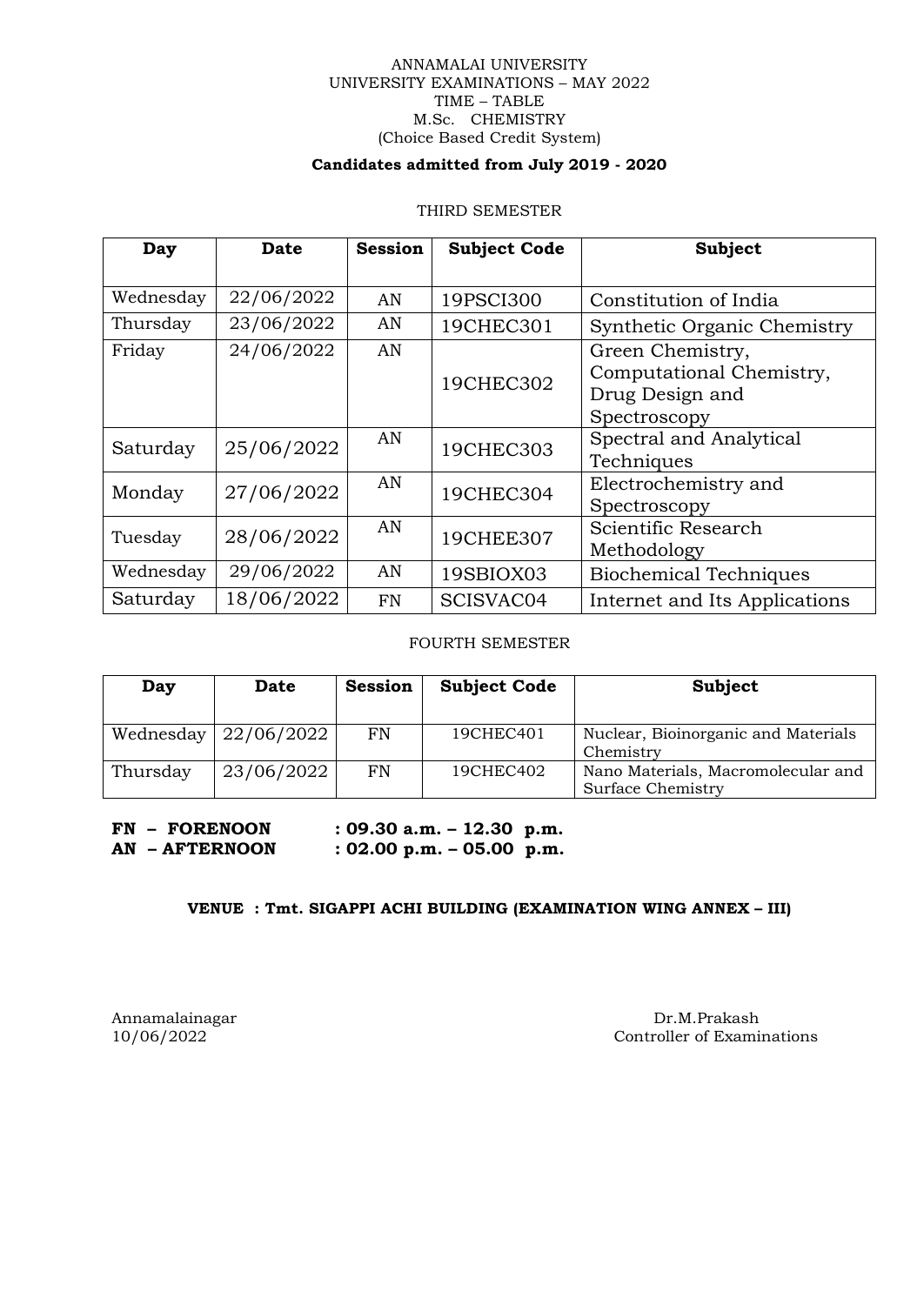#### ANNAMALAI UNIVERSITY UNIVERSITY EXAMINATIONS – MAY 2022 TIME – TABLE M.Sc. BIOCHEMISTRY (Choice Based Credit System)

### **Candidates admitted from July 2019 - 2020**

#### THIRD SEMESTER

| Day       | Date       | <b>Session</b> | <b>Subject Code</b> | <b>Subject</b>               |
|-----------|------------|----------------|---------------------|------------------------------|
|           |            |                |                     |                              |
| Wednesday | 22/06/2022 | AN             | 19PSCI300           | Constitution of India        |
| Thursday  | 23/06/2022 | AN             | 19BIOC301           | <b>Analytical Techniques</b> |
| Friday    | 24/06/2022 | AN             | 19BIOC302           | Molecular Endocrinology and  |
|           |            |                |                     | Signaling                    |
| Saturday  | 25/06/2022 | AN             | 19BIOC303           | Physiology and Nutrition     |
| Monday    | 27/06/2022 | AN             | 19BIOC304           | Biotechnology                |
| Tuesday   | 28/06/2022 | AN             | 19BIOE305           | Genetic Engineering and      |
|           |            |                |                     | Nanobiotechnology            |
| Wednesday | 29/06/2022 | AN             | 19SCHEX02           | <b>Basic Chemistry</b>       |
| Saturday  | 18/06/2022 | <b>FN</b>      | CMABVAC01           | Sea Food Processing          |
|           |            |                |                     | Technology                   |
| Saturday  | 18/06/2022 | <b>FN</b>      | MPMRVAC01           | First Aid and Emergency Care |

FOURTH SEMESTER

| Day      | Date                         | Session | <b>Subject Code</b> | Subject                   |
|----------|------------------------------|---------|---------------------|---------------------------|
|          |                              |         |                     |                           |
|          | Wednesday $\vert$ 22/06/2022 | FN      | 19BIOC401           | Clinical Biochemistry     |
| Thursday | 23/06/2022                   | FN      | 19BIOC402           | Geonomics, Proteomics and |
|          |                              |         |                     | <b>Bioinformatics</b>     |

**FN – FORENOON : 09.30 a.m. – 12.30 p.m.**

**AN – AFTERNOON : 02.00 p.m. – 05.00 p.m.**

# **VENUE : Tmt. SIGAPPI ACHI BUILDING (EXAMINATION WING ANNEX – III)**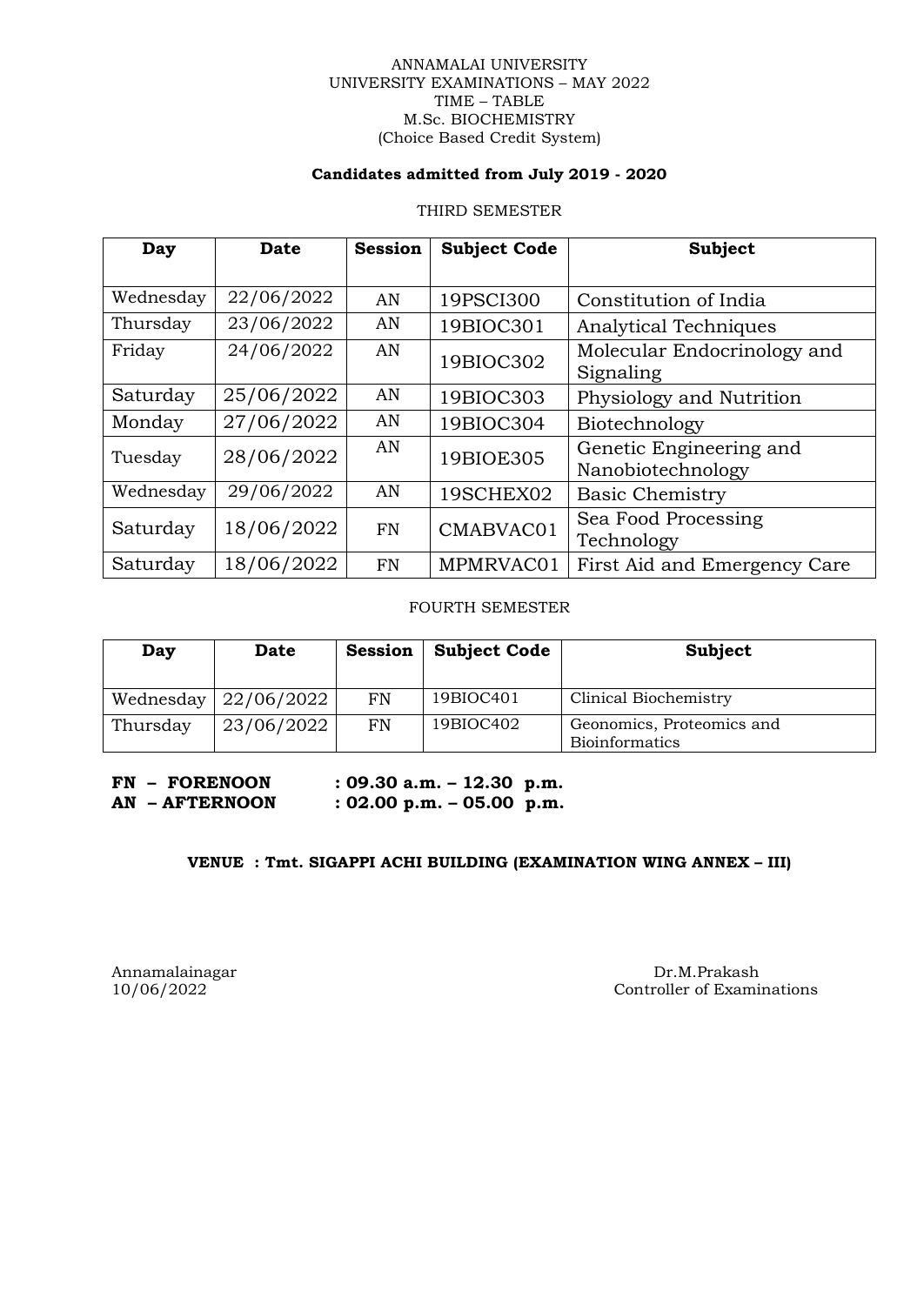#### ANNAMALAI UNIVERSITY UNIVERSITY EXAMINATIONS – MAY 2022 TIME – TABLE M.Sc. BIOTECHNOLOGY (Choice Based Credit System)

### **Candidates admitted from July 2019 – 2020**

#### THIRD SEMESTER

| Day       | Date       | <b>Session</b> | <b>Subject Code</b> | <b>Subject</b>                                 |
|-----------|------------|----------------|---------------------|------------------------------------------------|
|           |            |                |                     |                                                |
| Wednesday | 22/06/2022 | AN             | 19PSCI300           | Constitution of India                          |
| Thursday  | 23/06/2022 | AN             | 19BITC301           | Analytical Techniques and<br>Nanobiotechnology |
| Friday    | 24/06/2022 | AN             | 19BITC302           | Industrial and Environmental<br>Biotechnology  |
| Saturday  | 25/06/2022 | AN             | 19BITC303           | <b>Plant Biotechnology</b>                     |
| Monday    | 27/06/2022 | AN             | 19BITC304           | Animal Biotechnology                           |
| Tuesday   | 28/06/2022 | AN             | 19BITE305           | Drug Design and Drug<br>Development            |
| Wednesday | 29/06/2022 | AN             | 19SCHEX02           | <b>Basic Chemistry</b>                         |
| Saturday  | 18/06/2022 | <b>FN</b>      | UPSYVAC01           | Health and Well Being                          |
| Saturday  | 18/06/2022 | <b>FN</b>      | MPMRVAC01           | First Aid and Emergency Care                   |

FOURTH SEMESTER

| Day      | Date                         | <b>Session</b> | <b>Subject Code</b> | Subject                                           |
|----------|------------------------------|----------------|---------------------|---------------------------------------------------|
|          | Wednesday $\vert$ 22/06/2022 | FN             | 19BITC401           | Food and Medical Biotechnology                    |
| Thursday | 23/06/2022                   | FN             | 19BITC402           | Genomics, Proteomics and<br><b>Bioinformatics</b> |

**FN – FORENOON : 09.30 a.m. – 12.30 p.m. AN – AFTERNOON : 02.00 p.m. – 05.00 p.m.**

# **VENUE : Tmt. SIGAPPI ACHI BUILDING (EXAMINATION WING ANNEX – III)**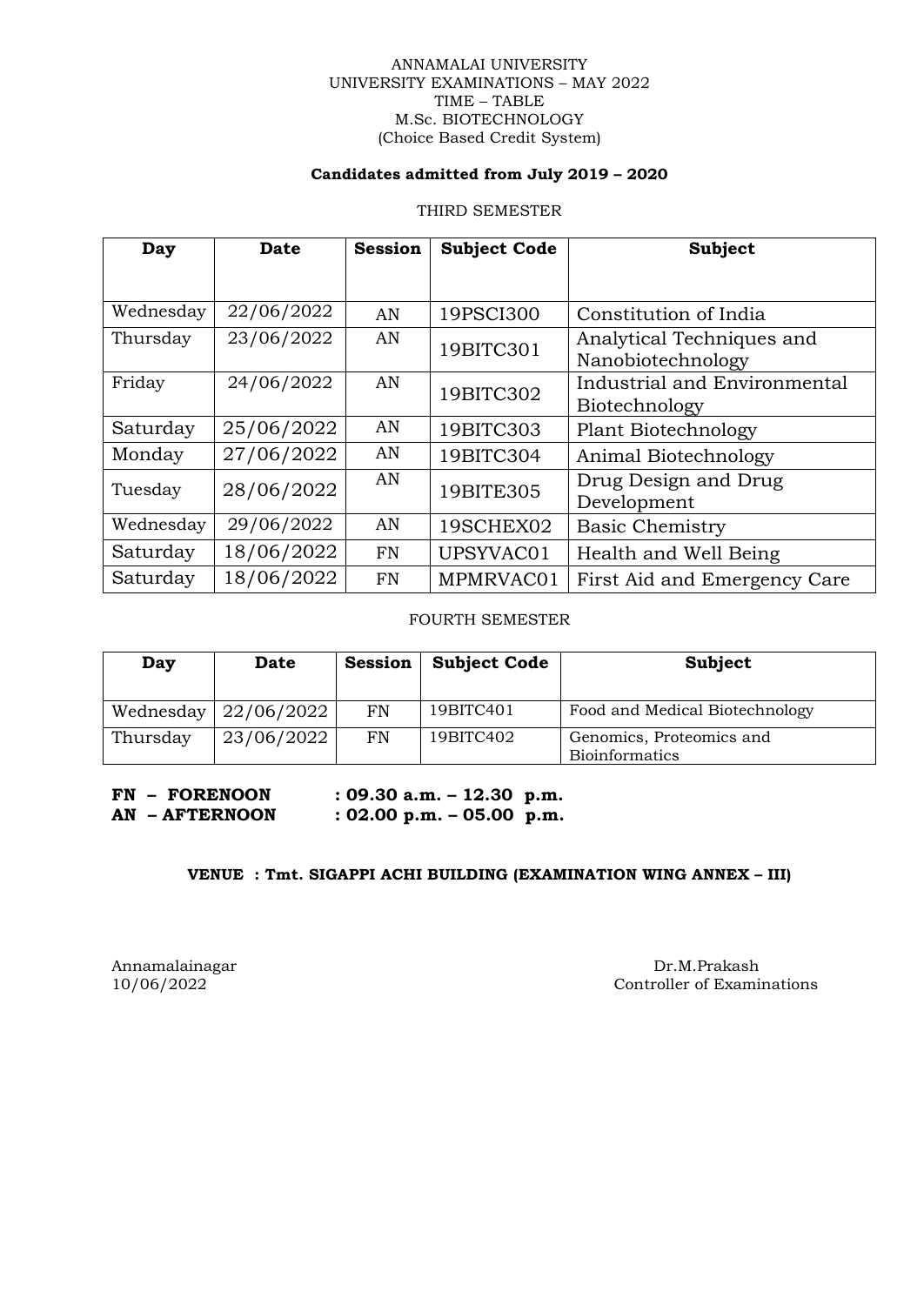#### ANNAMALAI UNIVERSITY UNIVERSITY EXAMINATIONS – MAY 2022 TIME – TABLE M.Sc. BOTANY (Choice Based Credit System)

# **Candidates admitted from July 2019 – 2020**

#### THIRD SEMESTER

| Day       | Date       | <b>Session</b> | <b>Subject Code</b> | <b>Subject</b>              |
|-----------|------------|----------------|---------------------|-----------------------------|
|           |            |                |                     |                             |
| Wednesday | 22/06/2022 | AN             | 19PSCI 300          | Constitution of India       |
| Thursday  | 23/06/2022 | AN             | 19BOTC301           | Taxonomy of Angiosperms     |
|           |            |                |                     | and Economic Botany         |
| Friday    | 24/06/2022 | AN             | 19BOTC302           | Biochemistry and Molecular  |
|           |            |                |                     | biology                     |
| Saturday  | 25/06/2022 | AN             | 19BOTC303           | Biological Techniques and   |
|           |            |                |                     | <b>Research Methodology</b> |
| Monday    | 27/06/2022 | AN             | 19BOTC304           | Plant Bio-technology and    |
|           |            |                |                     | Genetic Engineering         |
| Tuesday   | 28/06/2022 | AN             | 19BOTE305           | <b>Applied Botany</b>       |
| Wednesday | 29/06/2022 | AN             |                     | Social Problem and Social   |
|           |            |                | 19ASOCX03           | Welfare                     |
| Saturday  | 18/06/2022 |                |                     | Principles of Plant         |
|           |            | <b>FN</b>      | GHORVAC01           | Propagation                 |

# FOURTH SEMESTER

| Day       | <b>Date</b> | <b>Session</b> | <b>Subject Code</b> | Subject                                             |
|-----------|-------------|----------------|---------------------|-----------------------------------------------------|
| Wednesday | 22/06/2022  | FN             | 19BOTC 401          | <b>Plant Physiology</b>                             |
| Thursday  | 23/06/2022  | FN             | 19BOTC 402          | <b>Biology</b><br>Environmental<br>and<br>Evolution |

| <b>FN - FORENOON</b> | $: 09.30$ a.m. $- 12.30$ p.m. |
|----------------------|-------------------------------|
| AN - AFTERNOON       | $: 02.00$ p.m. $-05.00$ p.m.  |

# **VENUE : Tmt. SIGAPPI ACHI BUILDING (EXAMINATION WING ANNEX – III)**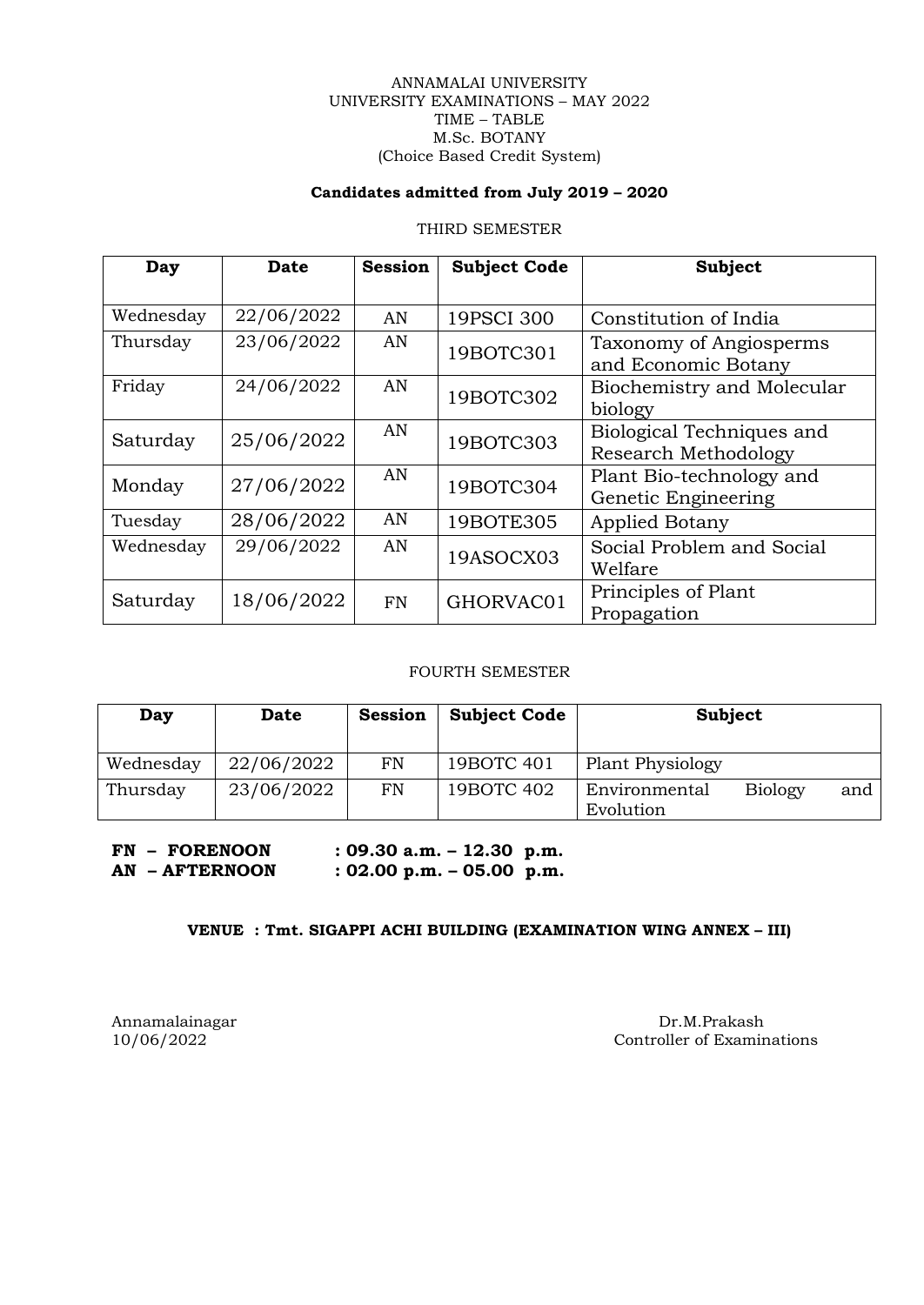#### ANNAMALAI UNIVERSITY UNIVERSITY EXAMINATIONS – MAY 2022 TIME – TABLE M.Sc. ZOOLOGY (Choice Based Credit System)

### **Candidates admitted from July 2019 – 2020**

#### THIRD SEMESTER

| Day       | <b>Date</b> | <b>Session</b> | <b>Subject Code</b> | Subject                          |
|-----------|-------------|----------------|---------------------|----------------------------------|
|           |             |                |                     |                                  |
| Wednesday | 22/06/2022  | AN             | 19PSCI300           | Constitution of India            |
| Thursday  | 23/06/2022  | AN             | 19ZOOC301           | Evolution                        |
| Friday    | 24/06/2022  | AN             | 19ZOOC302           | Environmental and                |
|           |             |                |                     | <b>Biodiversity Conservation</b> |
| Saturday  | 25/06/2022  | AN             | 19ZOOC303           | Animal Behaviour                 |
| Monday    | 27/06/2022  | AN             | 19ZOOC304           | Biotechnology                    |
| Tuesday   | 28/06/2022  | AN             | 19ZOOE305           | Fisheries and Aquaculture        |
| Wednesday | 29/06/2022  | AN             | 19SBOTX03           | Gardening and Horticulture       |

# FOURTH SEMESTER

| Day       | <b>Date</b> | Session | <b>Subject Code</b> | Subject       |
|-----------|-------------|---------|---------------------|---------------|
| Wednesday | 22/06/2022  | FN      | 19ZOOC401           | Biochemistry  |
| Thursday  | 23/06/2022  | FN      | 19ZOOC402           | Endocrinology |

**FN – FORENOON : 09.30 a.m. – 12.30 p.m. AN – AFTERNOON : 02.00 p.m. – 05.00 p.m.**

# **VENUE : Tmt. SIGAPPI ACHI BUILDING (EXAMINATION WING ANNEX – III)**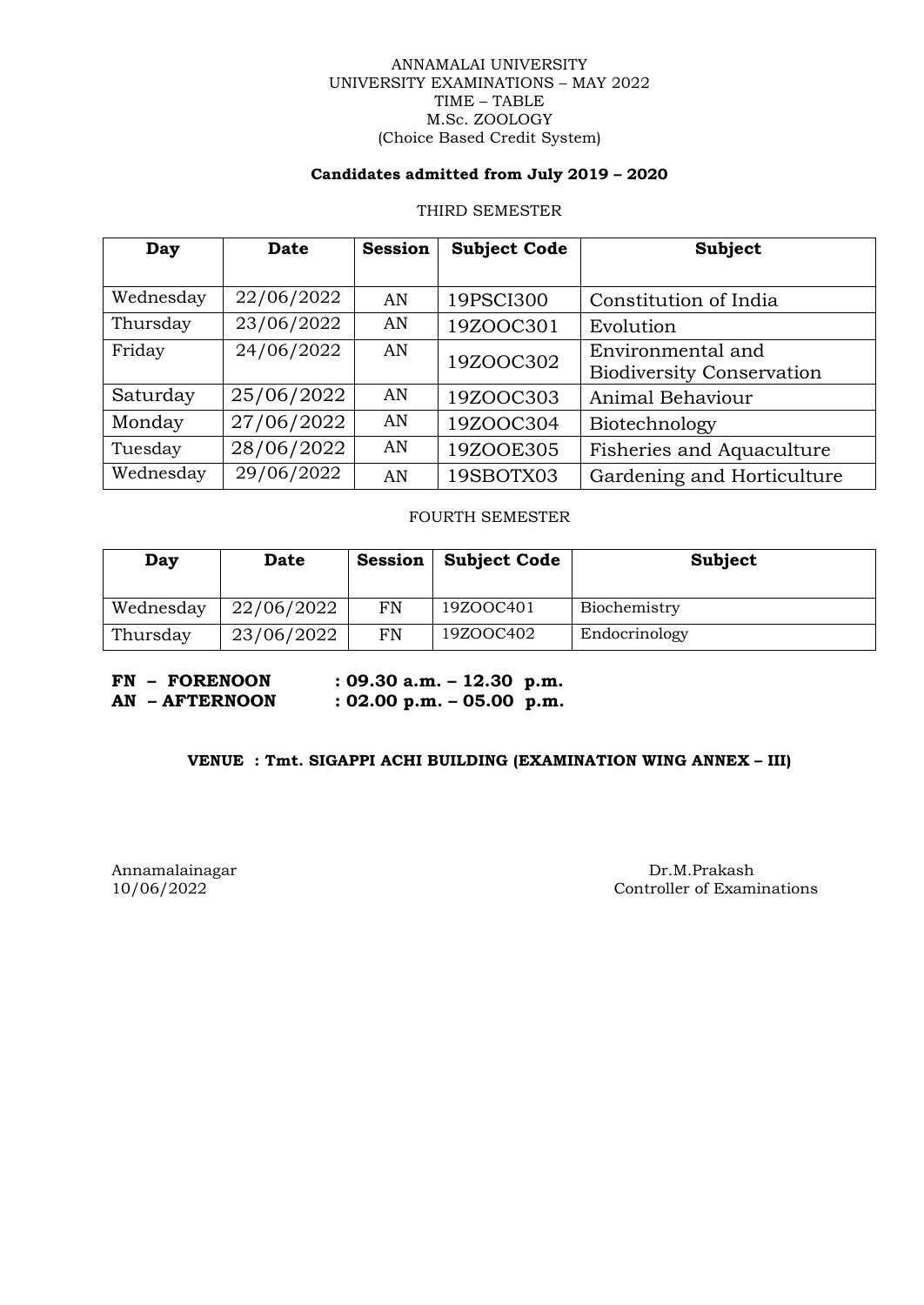#### ANNAMALAI UNIVERSITY UNIVERSITY EXAMINATIONS – MAY 2022 TIME – TABLE M.Sc. GEOLOGY (Choice Based Credit System)

### **Candidates admitted from July 2019 - 2020**

#### THIRD SEMESTER

| Day       | Date       | <b>Session</b> | <b>Subject Code</b> | <b>Subject</b>                                      |
|-----------|------------|----------------|---------------------|-----------------------------------------------------|
| Wednesday | 22/06/2022 | AN             | 19PSCI300           | Constitution of India                               |
| Thursday  | 23/06/2022 | AN             | 19GEOC301           | Igneous and Metamorphic<br>Petrology                |
| Friday    | 24/06/2022 | AN             | 19GEOC302           | Sedimentology and<br>Micropaleontology              |
| Saturday  | 25/06/2022 | AN             | 19GEOC303           | Atmospheric Sciences                                |
| Tuesday   | 28/06/2022 | AN             | 19GEOE305           | Instrumentation and<br><b>Analytical Techniques</b> |
| Wednesday | 29/06/2022 | AN             | 19SZOOX02           | <b>Environmental Science</b>                        |

#### FOURTH SEMESTER

| Day       | <b>Date</b> | <b>Session</b> | <b>Subject Code</b> | Subject                                 |
|-----------|-------------|----------------|---------------------|-----------------------------------------|
|           |             |                |                     |                                         |
| Wednesday | 22/06/2022  | FN             | 19GEOC401           | Geophysical Exploration                 |
| Thursday  | 23/06/2022  | FN             | 19GEOC402           | Geological and Geochemical              |
|           |             |                |                     | Exploration                             |
| Friday    | 24/06/2022  | <b>FN</b>      | 19GEOC403           | Hydrogeology and Engineering<br>Geology |

**FN – FORENOON : 09.30 a.m. – 12.30 p.m. AN – AFTERNOON : 02.00 p.m. – 05.00 p.m.**

#### **VENUE : Tmt. SIGAPPI ACHI BUILDING (EXAMINATION WING ANNEX – III)**

#### Annamalainagar Dr.M.Prakash Dr.M.Prakash Dr.M.Prakash Dr.M.Prakash Dr.M.Prakash Dr.M.Prakash Dr.M.Prakash Dr.M.Prakash Dr.M.Prakash Dr.M.Prakash Dr.M.Prakash Dr.M.Prakash Dr.M.Prakash Dr.M.Prakash Dr.M.Prakash Dr.M.Prakash Controller of Examinations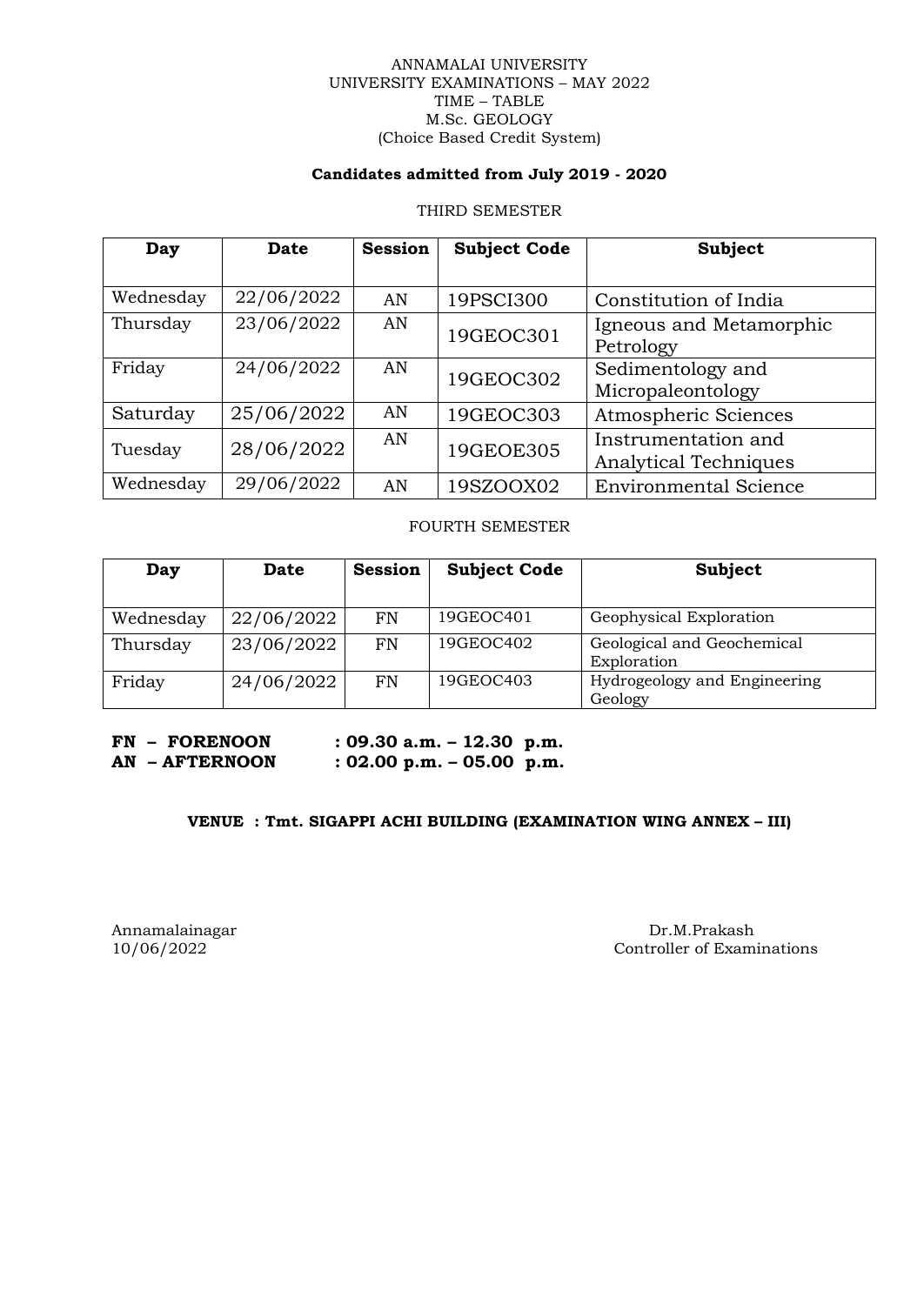#### ANNAMALAI UNIVERSITY

#### UNIVERSITY EXAMINATIONS – MAY 2022 TIME – TABLE M.Sc. MICROBIOLOGY (Choice Based Credit System)

# **Candidates admitted from July 2019 – 2020**

# THIRD SEMESTER

| Day       | Date       | <b>Session</b> | <b>Subject Code</b> | <b>Subject</b>             |
|-----------|------------|----------------|---------------------|----------------------------|
|           |            |                |                     |                            |
| Wednesday | 22/06/2022 | AN             | 19PSCI300           | Constitution of India      |
| Thursday  | 23/06/2022 | AN             | 19MICC301           | Molecular Biology and      |
|           |            |                |                     | Recombinant DNA Technology |
| Friday    | 24/06/2022 | AN             | 19MICC302           | Biofuel and Bioenergy      |
| Saturday  | 25/06/2022 | AN             | 19MICC303           | Microbial Inoculants and   |
|           |            |                |                     | Mushroom Technology        |
| Monday    | 27/06/2022 | AN             | 19MICC304           | Bioinstrumentation and     |
|           |            |                |                     | Research Methodology       |
| Tuesday   | 28/06/2022 | AN             | 19MICE305           | Environmental Microbial    |
|           |            |                |                     | Technology                 |
| Wednesday | 29/06/2022 | AN             | 19SPHYX03           | Biomedical Instrumentation |
| Saturday  | 18/06/2022 | <b>FN</b>      | CMABVAC01           | Sea Food Processing        |
|           |            |                |                     | Technology                 |

#### FOURTH SEMESTER

| Day       | Date       | <b>Session</b> | <b>Subject Code</b> | Subject                       |
|-----------|------------|----------------|---------------------|-------------------------------|
| Wednesday | 22/06/2022 | FN             | 19MICC401           | Medical Diagnostic Technology |
| Thursday  | 23/06/2022 | FN             | 19MICC402           | Applied Microbiology          |

# **FN – FORENOON : 09.30 a.m. – 12.30 p.m. AN – AFTERNOON : 02.00 p.m. – 05.00 p.m.**

#### **VENUE : Tmt. SIGAPPI ACHI BUILDING (EXAMINATION WING ANNEX – III)**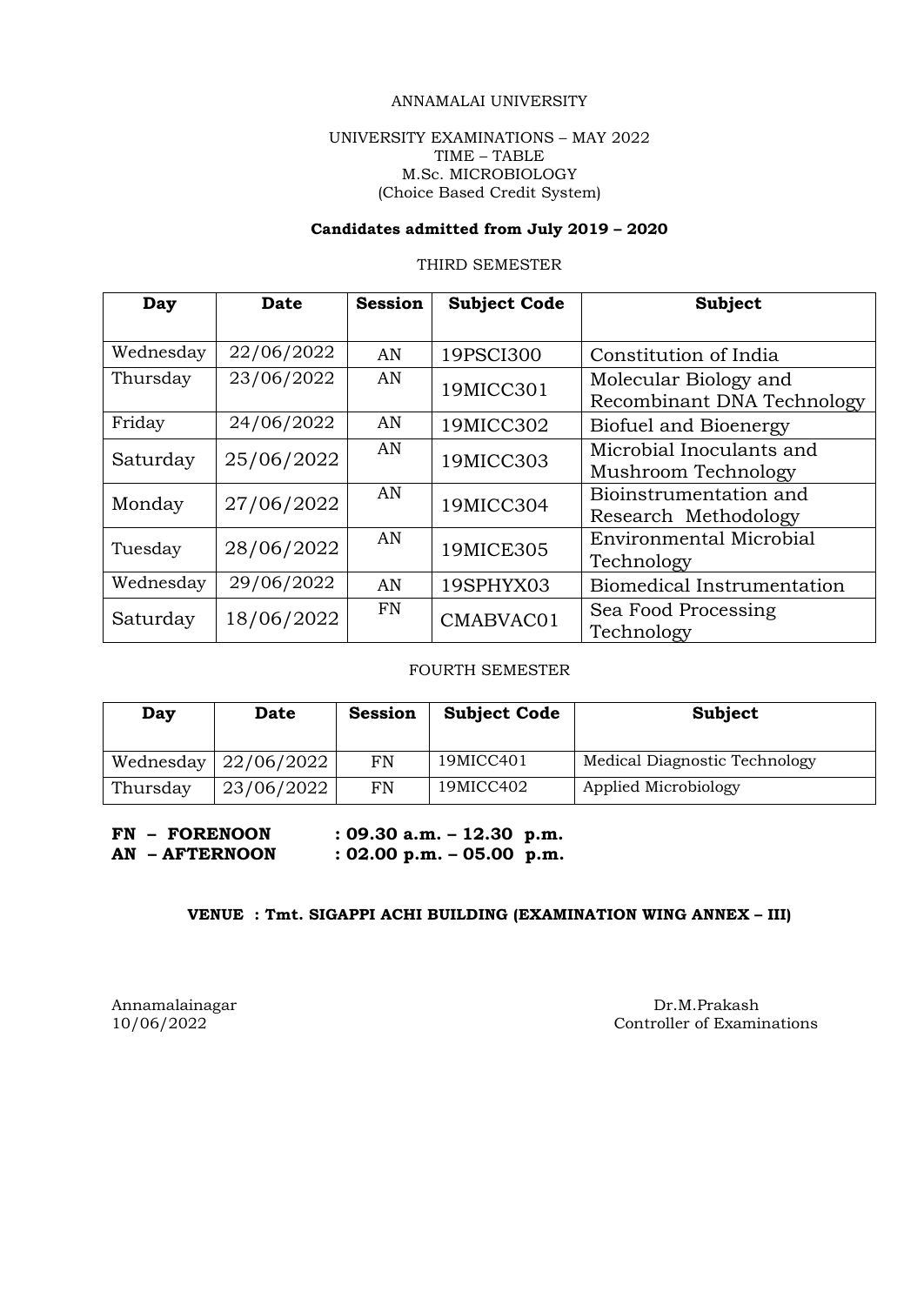#### ANNAMALAI UNIVERSITY UNIVERSITY EXAMINATIONS – MAY 2022 TIME – TABLE M.C.A. (MASTER OF COMPUTER APPLICATION) (Choice Based Credit System)

### **Candidates admitted from July 2020 – 2021**

THIRD SEMESTER

| Day       | <b>Date</b> | <b>Session</b> | <b>Subject Code</b> | Subject                      |
|-----------|-------------|----------------|---------------------|------------------------------|
|           |             |                |                     |                              |
| Wednesday | 22/06/2022  | AN             | 20PSCI300           | Constitution of India        |
| Thursday  | 23/06/2022  | AN             | 20MCAC301           | Web Technology               |
| Friday    | 24/06/2022  | AN             | 20MCAC302           | Mobile Computing             |
| Saturday  | 25/06/2022  | AN             | 20MCAC303           | <b>Big Data Analytics</b>    |
| Monday    | 27/06/2022  | AN             | 20MCAC304           | Python and R Programming     |
| Tuesday   | 28/06/2022  | AN             | 20MCAE307           | <b>Network Security</b>      |
| Saturday  | 18/06/2022  | <b>FN</b>      | 19ABUSVAC03         | E - Governance and Cyber Law |

FOURTH SEMESTER

# **Candidates admitted from July 2015 – 2016**

| Day       | <b>Date</b> | <b>Session</b> | <b>Subject</b><br>Code | Subject                            |
|-----------|-------------|----------------|------------------------|------------------------------------|
| Wednesday | 22/06/2022  | FN             | MCAC <sub>401</sub>    | Data warehousing and mining        |
| Thursday  | 23/06/2022  | <b>FN</b>      | MCAC 402               | Web Technology                     |
| Friday    | 24/06/2022  | <b>FN</b>      | <b>MCAC 403</b>        | Mobile Computing                   |
| Saturday  | 25/06/2022  | F.N            | MCAC 404               | C# and Dot net frame work          |
| Monday    | 27/06/2022  | F.N            | <b>MCAE 405</b>        | Soft Computing (May 2017)          |
| Monday    | 27/06/2022  | F.N            | <b>MCAE 405</b>        | Artificial Intelligence (May 2018) |
| Monday    | 27/06/2022  | F.N            | <b>MCAE 405</b>        | Network Security                   |

| <b>FN - FORENOON</b> | : 09.30 a.m. $-$ 12.30 p.m. |  |
|----------------------|-----------------------------|--|
| AN - AFTERNOON       | : 02.00 p.m. $-$ 05.00 p.m. |  |

#### **VENUE : Tmt. SIGAPPI ACHI BUILDING (EXAMINATION WING ANNEX – III)**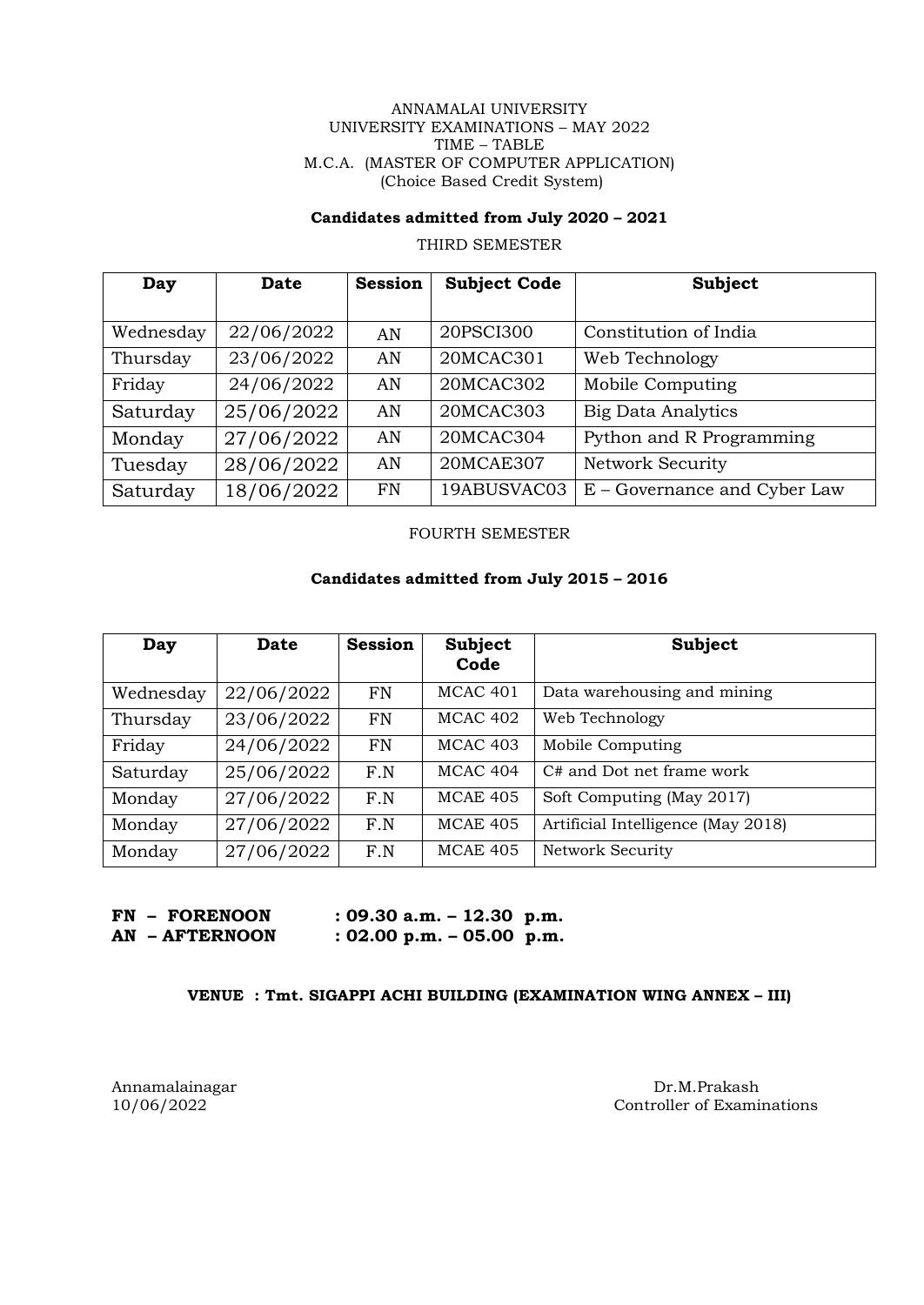## ANNAMALAI UNIVERSITY

# UNIVERSITY EXAMINATIONS – MAY 2022 TIME – TABLE M.Sc COMPUTER SCIENCE (Choice Based Credit System)

# **Candidates admitted from July 2019 – 2020**

## THIRD SEMESTER

| Day       | Date       | <b>Session</b> | <b>Subject Code</b> | Subject                           |
|-----------|------------|----------------|---------------------|-----------------------------------|
|           |            |                |                     |                                   |
| Wednesday | 22/06/2022 | AN             | 19PSCI300           | Constitution of India             |
| Thursday  | 23/06/2022 | AN             | 19PCSC301           | Digital Images Processing         |
| Friday    | 24/06/2022 | AN             | 19PCSC302           | Internet of Things                |
| Saturday  | 25/06/2022 | AN             | 19PCSC303           | Machine Learning                  |
| Tuesday   | 28/06/2022 | AN             | 19PSCE306           | <b>Advanced Computer Networks</b> |
| Wednesday | 29/06/2022 | AN             | 19PCSE314           | WAP and XML                       |

#### FOURTH SEMESTER

| Day      | Date                         | <b>Session</b> | <b>Subject Code</b> | Subject                     |
|----------|------------------------------|----------------|---------------------|-----------------------------|
|          | Wednesday $\vert$ 22/06/2022 | FN             | 19PCSC401           | Software Project Management |
| Thursday | 23/06/2022                   | FN             | 19PCSE402           | Soft Computing              |

**FN – FORENOON : 09.30 a.m. – 12.30 p.m. AN – AFTERNOON : 02.00 p.m. – 05.00 p.m.**

#### **VENUE : Tmt. SIGAPPI ACHI BUILDING (EXAMINATION WING ANNEX – III)**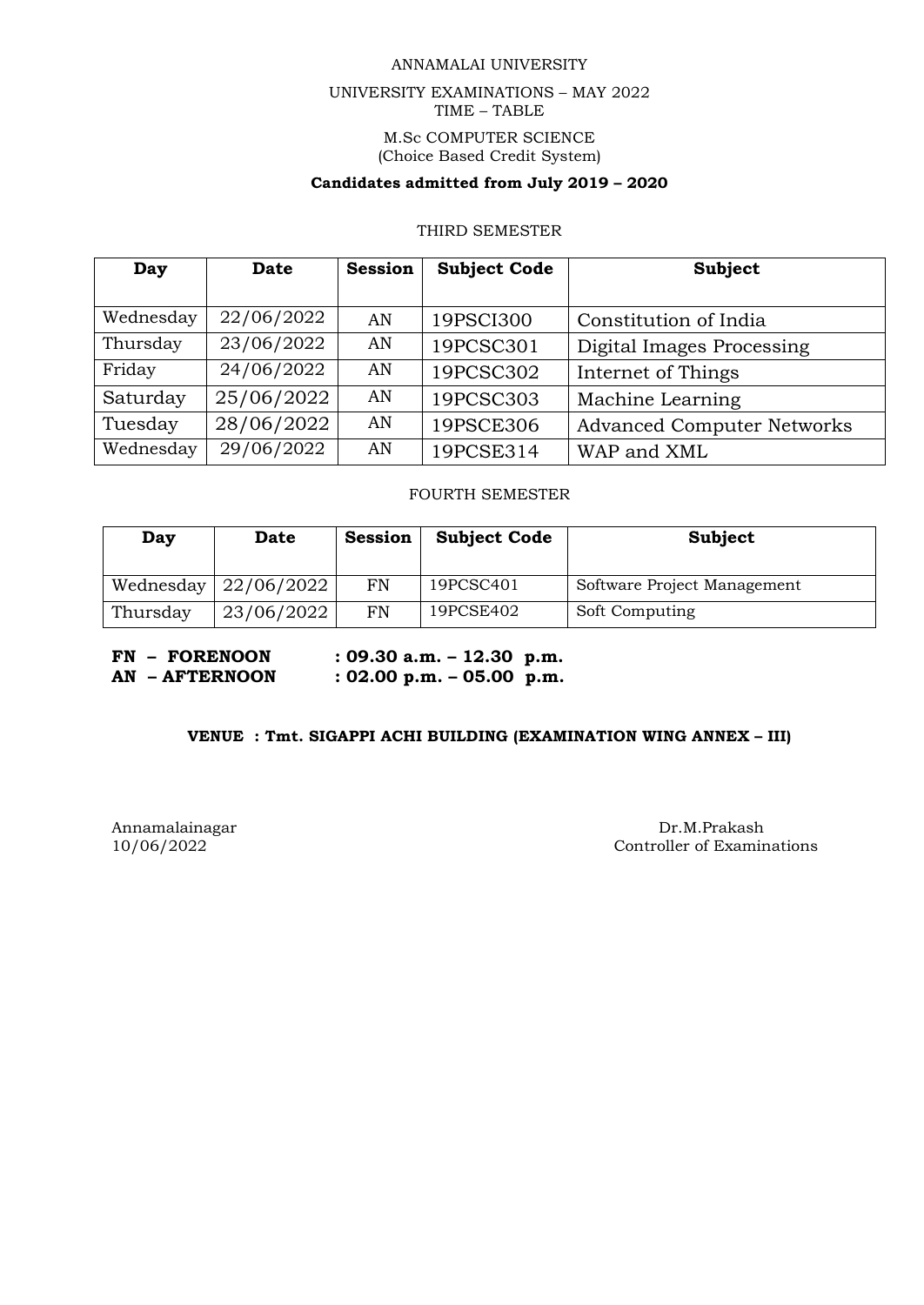# ANNAMALAI UNIVERSITY

# UNIVERSITY EXAMINATIONS – MAY 2022

# TIME – TABLE

# B.Sc Sports Science

# (Choice Based Credit System)

# THIRD SEMESTER

| Day       | <b>Date</b> | <b>Session</b> | <b>Subject Code</b> | <b>Subject</b>                          |
|-----------|-------------|----------------|---------------------|-----------------------------------------|
|           |             |                |                     |                                         |
| Wednesday | 22/06/2022  | AN             | 19BSSC 301          | <b>Essentials in Sport Biomechanics</b> |
| Thursday  | 23/06/2022  | AN             | 19BSSC 302          | Basics of Exercise Physiology           |
| Friday    | 24/06/2022  | AN             | 19BSSC 303          | Fundamentals in Sport Psychology        |
| Saturday  | 25/06/2022  | AN             | 19BSSE 304          | Introduction to Sports Injuries         |
| Monday    | 27/06/2022  | AN             | 19BSSE 305          | <b>Basics of Research Methodology</b>   |

# FOURTH SEMESTER

| Day       | <b>Date</b> | <b>Session</b> | <b>Subject Code</b> | Subject                           |
|-----------|-------------|----------------|---------------------|-----------------------------------|
|           |             |                |                     |                                   |
| Wednesday | 22/06/2022  | FN             | 19BSSC401           | <b>Exercise Prescription</b>      |
|           |             |                |                     | Measurement and Evaluation        |
| Thursday  | 23/06/2022  | <b>FN</b>      | 19BSSC 402          | <b>Applied Sport Biomechanics</b> |
| Friday    | 24/06/2022  | <b>FN</b>      | 19BSSC 403          | Applied Physiology                |
| Saturday  | 25/06/2022  | <b>FN</b>      | 19BSSC 404          | Sports Management                 |
| Monday    | 27/06/2022  | FN             | 19BSSE 405          | <b>Health Promotion</b>           |

# FIFTH SEMESTER

| Day       | Date       | <b>Session</b> | <b>Subject Code</b> | Subject                                           |
|-----------|------------|----------------|---------------------|---------------------------------------------------|
| Wednesday | 22/06/2022 | AN             | 19BSSC501           | Applied Sport Psychology                          |
| Thursday  | 23/06/2022 | AN             | 19BSSE502           | Introduction to Physical<br>Development and Aging |
| Friday    | 24/06/2022 | AN             | 19BSSE503           | Rehabilitation of Sports Injuries                 |
| Saturday  | 25/06/2022 | AN             | 19BSSE505           | Personal Hygiene and Health                       |
| Monday    | 27/06/2022 | AN             | 19BSSE506           | <b>Basics of Biostatistics</b>                    |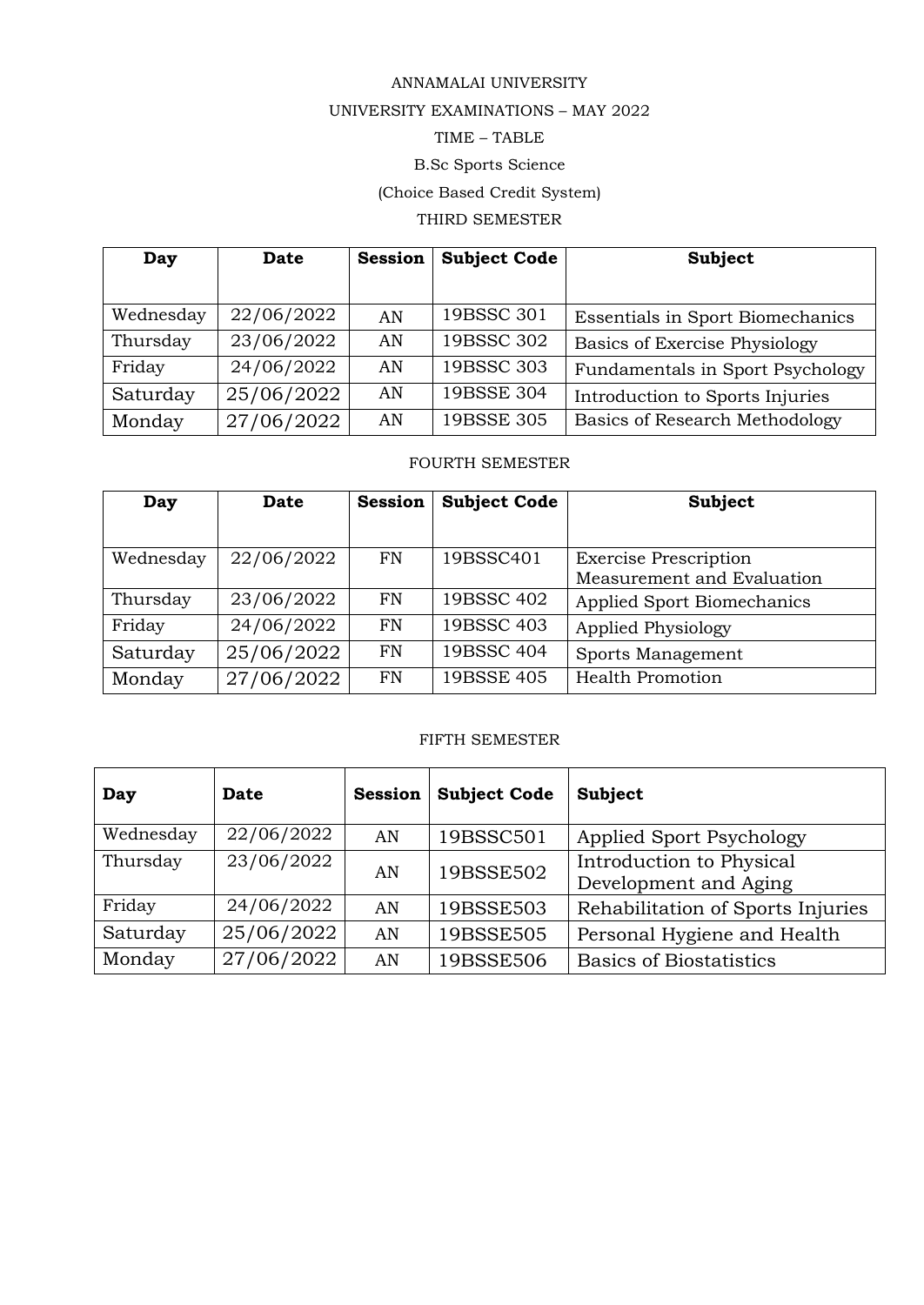#### SIXTH SEMESTER

| Day       | <b>Date</b> | <b>Session</b> | <b>Subject Code</b> | <b>Subject</b>                   |
|-----------|-------------|----------------|---------------------|----------------------------------|
|           |             |                |                     |                                  |
| Wednesday | 22/06/2022  | FN             | 19BSSC 601          | Applied Sports Nutrition         |
| Thursday  | 23/06/2022  | <b>FN</b>      | 19BSSE 602          | Exercise and Disease Management  |
| Friday    | 24/06/2022  | <b>FN</b>      | 19BSSE 603          | Care and Prevention of Sports    |
|           |             |                |                     | Trauma                           |
| Saturday  | 25/06/2022  | FN             | 19BSSE 604          | Basics of Safety Education and   |
|           |             |                |                     | First Aid                        |
| Monday    | 27/06/2022  | FN             | 19BSSE 605          | Performance Analysis, Technology |
|           |             |                |                     | and Innovation                   |

| <b>FN - FORENOON</b> | $: 09.30$ a.m. $-12.30$ p.m. |  |
|----------------------|------------------------------|--|
| AN - AFTERNOON       | $: 02.00$ p.m. $-05.00$ p.m. |  |

# **VENUE : Tmt. SIGAPPI ACHI BUILDING (EXAMINATION WING ANNEX – III)**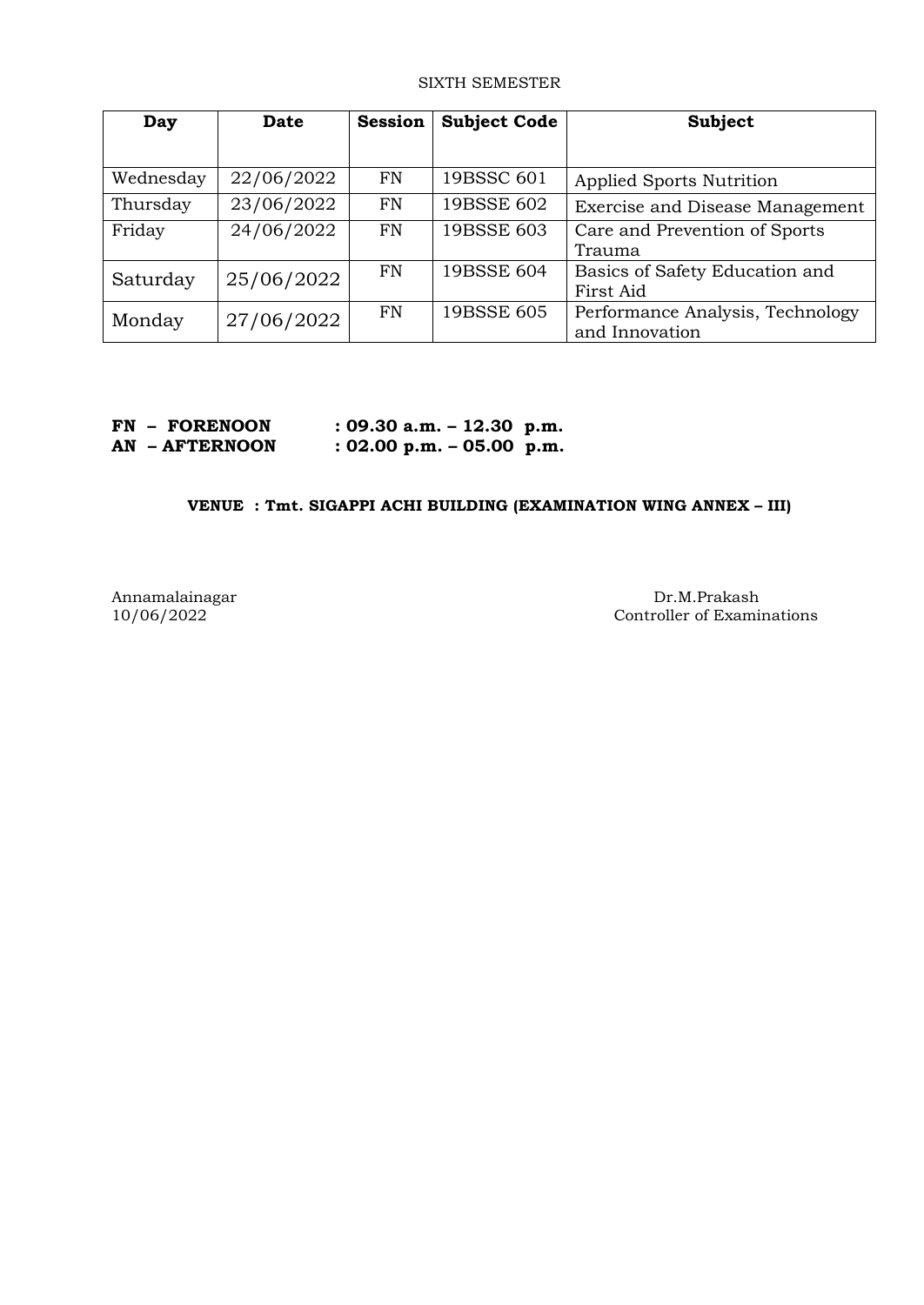#### ANNAMALAI UNIVERSITY UNIVERSITY EXAMINATIONS – MAY 2022 TIME – TABLE

# M.P.T., (Sports Physiotherapy)

(Choice Based Credit System)

# **Candidates admitted from July 2019 – 2020**

# THIRD SEMESTER

| Day       | <b>Date</b> | <b>Session</b> | <b>Subject Code</b> | <b>Subject</b>                   |
|-----------|-------------|----------------|---------------------|----------------------------------|
|           |             |                |                     |                                  |
| Wednesday | 22/06/2022  | AN             | 19PSCI300           | Constitution of India            |
| Thursday  | 23/06/2022  | AN             | 19MSPC301           | Sports Physiotherapy             |
|           |             |                |                     | Methods                          |
| Friday    | 24/06/2022  | AN             | 19MSPC302           | <b>Medical Aspects of Sports</b> |
|           |             |                |                     | Medicine                         |
| Saturday  | 25/06/2022  | AN             | 19MSPC303           | Exercise Physiology and          |
|           |             |                |                     | Nutrition                        |
| Monday    | 27/06/2022  | AN             | 19MSPC304           | Non Traumatic Medical            |
|           |             |                |                     | <b>Conditions of Athletes</b>    |
| Wednesday | 29/06/2022  | AN             | 19SSPOX06           | <b>Exercise and Obesity</b>      |

# FOURTH SEMESTER

| Day       | <b>Date</b> | <b>Session</b> | <b>Subject Code</b> | Subject                                |
|-----------|-------------|----------------|---------------------|----------------------------------------|
| Wednesday | 22/06/2022  | FN             | 19MSPC401           | Sports Psychology                      |
| Thursday  | 23/06/2022  | <b>FN</b>      | 19MSPC402           | Applied Exercise Physiology            |
| Friday    | 24/06/2022  | FN             | 19MSPC403           | Life Style Medicine                    |
| Saturday  | 25/06/2022  | FN             | 19MSPC404           | Current Concepts in Sports<br>Medicine |

| <b>FN - FORENOON</b> | $: 09.30$ a.m. $- 12.30$ p.m. |  |
|----------------------|-------------------------------|--|
| AN - AFTERNOON       | $: 02.00$ p.m. $-05.00$ p.m.  |  |

# **VENUE : Tmt. SIGAPPI ACHI BUILDING (EXAMINATION WING ANNEX – III)**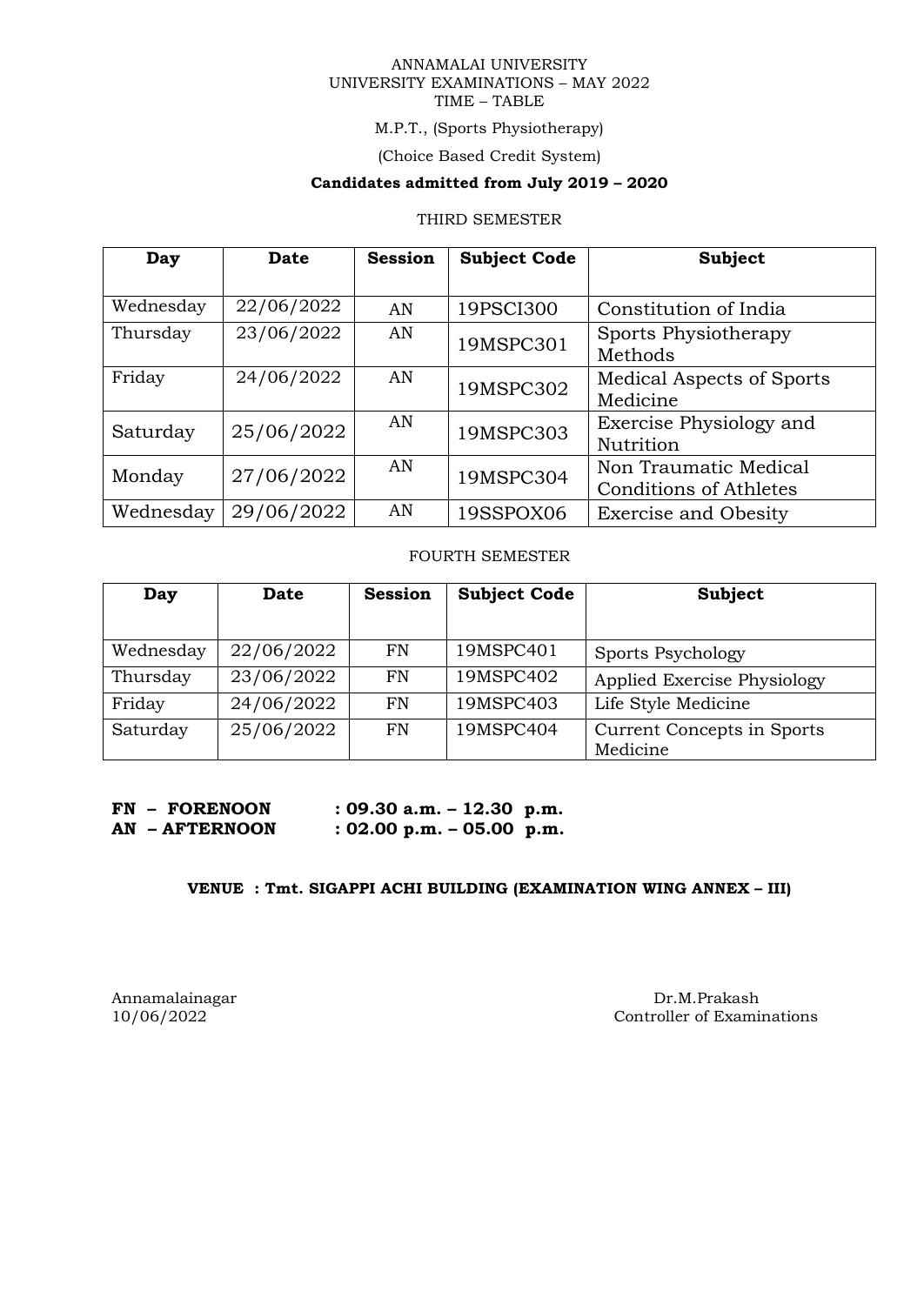#### ANNAMALAI UNIVERSITY UNIVERSITY EXAMINATIONS – MAY 2022 M.Sc Sports Biomechanics

# (Choice Based Credit System)

#### **Candidates admitted upto July 2020 - 2021**

#### THIRD SEMESTER

| Day       | Date       | <b>Session</b> | <b>Subject Code</b> | <b>Subject</b>                              |
|-----------|------------|----------------|---------------------|---------------------------------------------|
| Wednesday | 22/06/2022 | AN             | 19PSCI300           | Constitution of India                       |
| Thursday  | 23/06/2022 | AN             | 19MSBC301           | Applied Sports Performance<br>Analysis      |
| Friday    | 24/06/2022 | AN             | 19MSBC302           | <b>MATLAB</b>                               |
| Saturday  | 25/06/2022 | AN             | 19MSBC303           | Biomechanical Analysis of<br>Human Movement |
| Tuesday   | 28/06/2022 | AN             | 19MSBE308           | Biomechanics of Sports Injuries             |
| Wednesday | 29/06/2022 | AN             | 19SPHYX03           | Bio Medical Instrumentation                 |

# FOURTH SEMESTER

| Day       | Date       | <b>Session</b> | <b>Subject Code</b> | Subject                                                 |
|-----------|------------|----------------|---------------------|---------------------------------------------------------|
| Wednesday | 22/06/2022 | <b>FN</b>      | 19MSBC401           | Biomechanical Analysis of<br>Sports Skills              |
| Thursday  | 23/06/2022 | <b>FN</b>      | 19MSBC402           | <b>Clinical Biomechanics</b>                            |
| Friday    | 24/06/2022 | <b>FN</b>      | 19MSBC403           | Application of Biomechanics to<br>Physiological Systems |

**FN – FORENOON : 09.30 a.m. – 12.30 p.m. AN – AFTERNOON : 02.00 p.m. – 05.00 p.m.**

# **VENUE : Tmt. SIGAPPI ACHI BUILDING (EXAMINATION WING ANNEX – III)**

Annamalainagar Dr.M.Prakash Dr.M.Prakash Dr.M.Prakash Dr.M.Prakash Dr.M.Prakash Dr.M.Prakash Dr.M.Prakash Dr.M.Prakash Dr.M.Prakash Dr.M.Prakash Dr.M.Prakash Dr.M.Prakash Dr.M.Prakash Dr.M.Prakash Dr.M.Prakash Dr.M.Prakash Controller of Examinations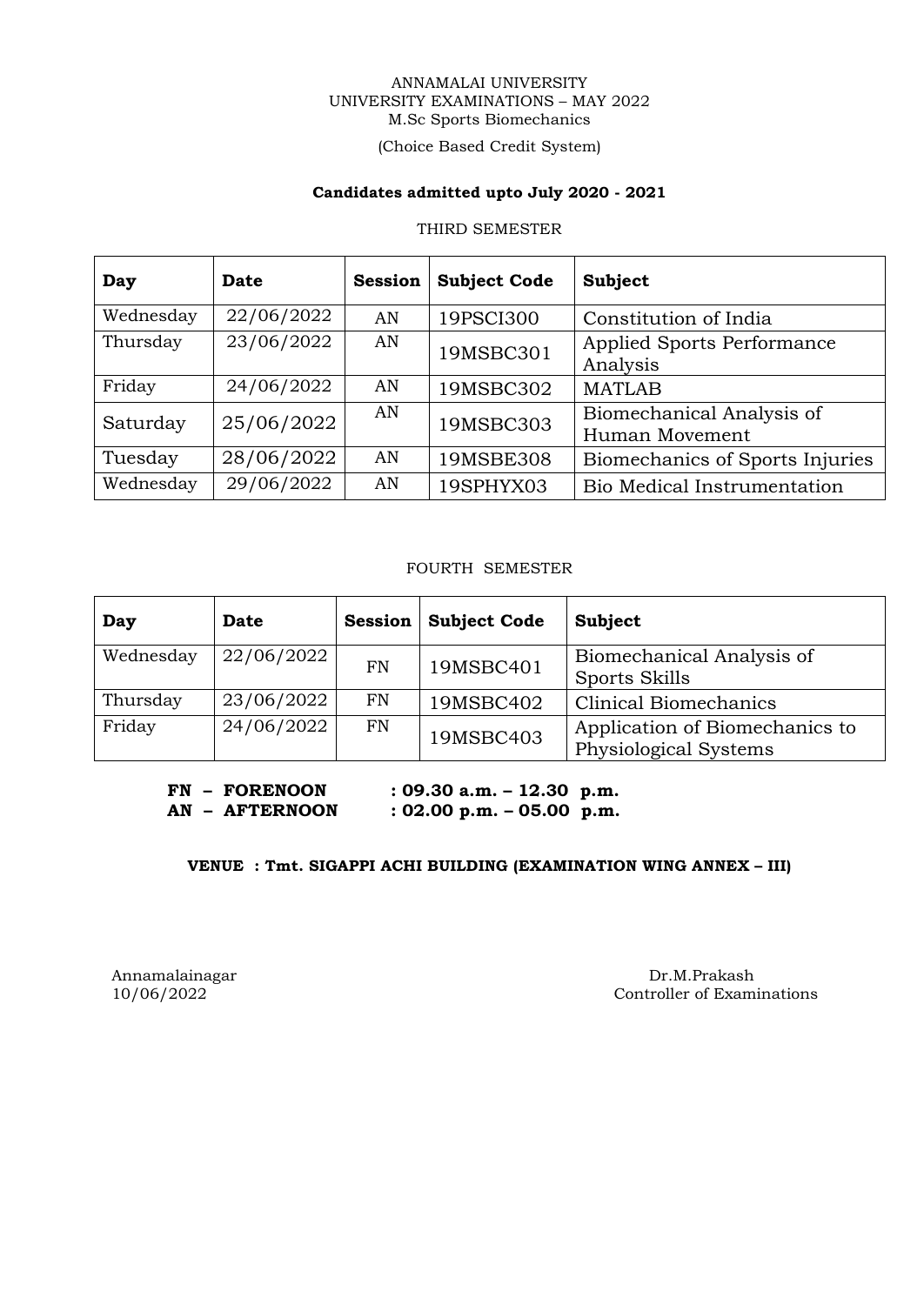#### ANNAMALAI UNIVERSITY UNIVERSITY EXAMINATIONS – MAY 2022 M.Sc. Exercise Physiology

# (Choice Based Credit System)

# **Candidates admitted upto July 2020 - 2021**

#### THIRD SEMESTER

| Day       | Date       | <b>Session</b> | <b>Subject Code</b> | Subject                                                     |
|-----------|------------|----------------|---------------------|-------------------------------------------------------------|
| Wednesday | 22/06/2022 | AN             | 19PSCI300           | Constitution of India                                       |
| Thursday  | 23/06/2022 | AN             | 19MEPC301           | Exercise and Fitness Health<br>and Skill Related Components |
| Friday    | 24/06/2022 | AN             | 19MEPC302           | <b>Exercise and Sports Nutrition</b>                        |
| Saturday  | 25/06/2022 | AN             | 19MEPC303           | Neuro Musculoskeletal System<br>in Exercise and Training    |
| Wednesday | 29/06/2022 | AN             | 19SZOOX02           | <b>Environmental Science</b>                                |

# FOURTH SEMESTER

| Day       | Date       | <b>Session</b> | <b>Subject Code</b> | Subject                                        |
|-----------|------------|----------------|---------------------|------------------------------------------------|
| Wednesday | 22/06/2022 | FN             | 19MEPC401           | Sports Psychology and<br>Physiological Aspects |
| Thursday  | 23/06/2022 | FN             | 19MEPC402           | Applied Exercise Physiology                    |
| Friday    | 24/06/2022 | FN             | 19MEPC403           | Methods of Exercise<br>Prescription            |

**FN – FORENOON : 09.30 a.m. – 12.30 p.m. AN – AFTERNOON : 02.00 p.m. – 05.00 p.m.**

# **VENUE : Tmt. SIGAPPI ACHI BUILDING (EXAMINATION WING ANNEX – III)**